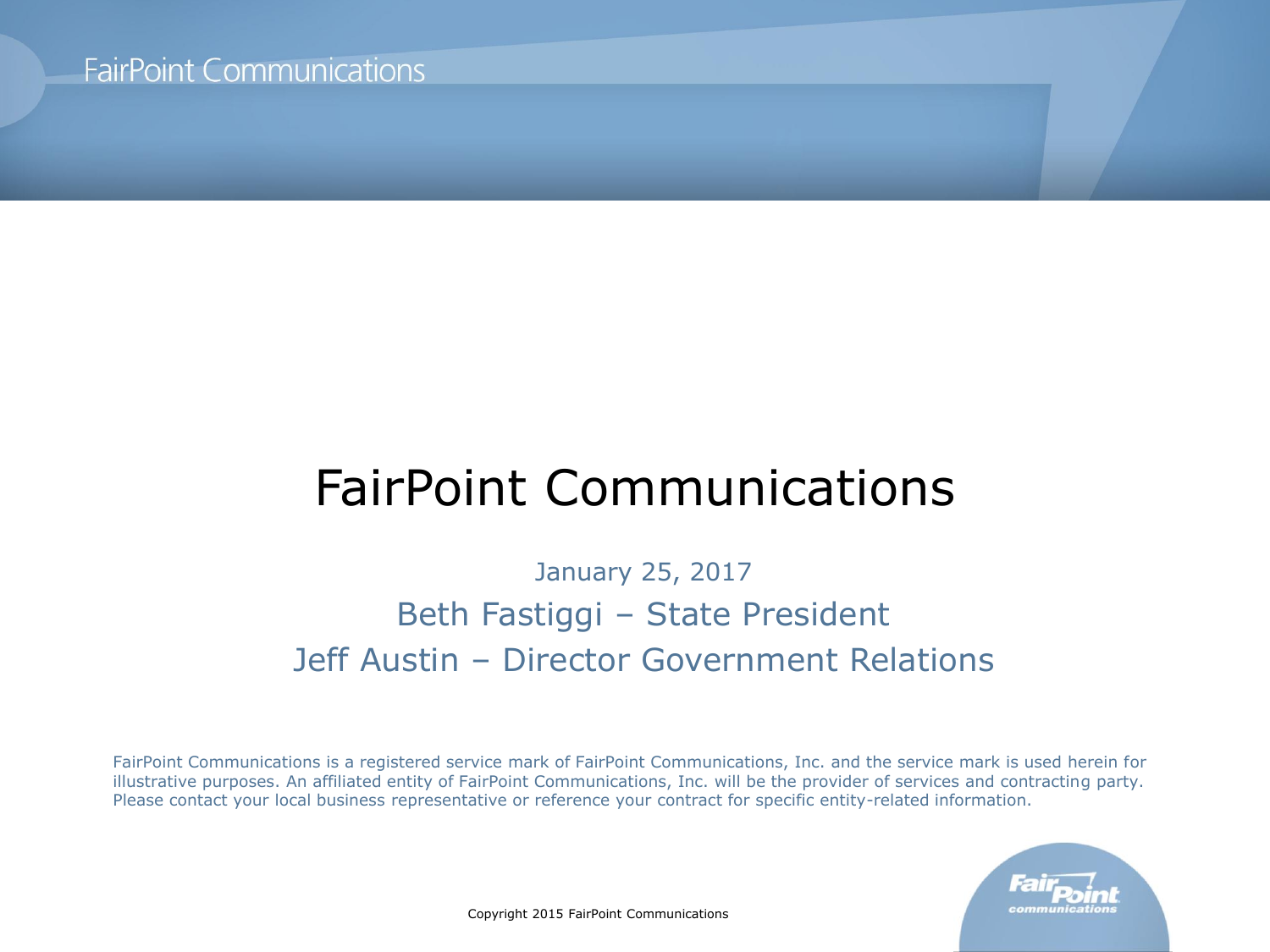# Discussion Outline

- FairPoint Overview
- Maintaining and Investing in Service in Vermont
- Broadband Investments
- Community Broadband Initiative
- Consolidated Acquisition

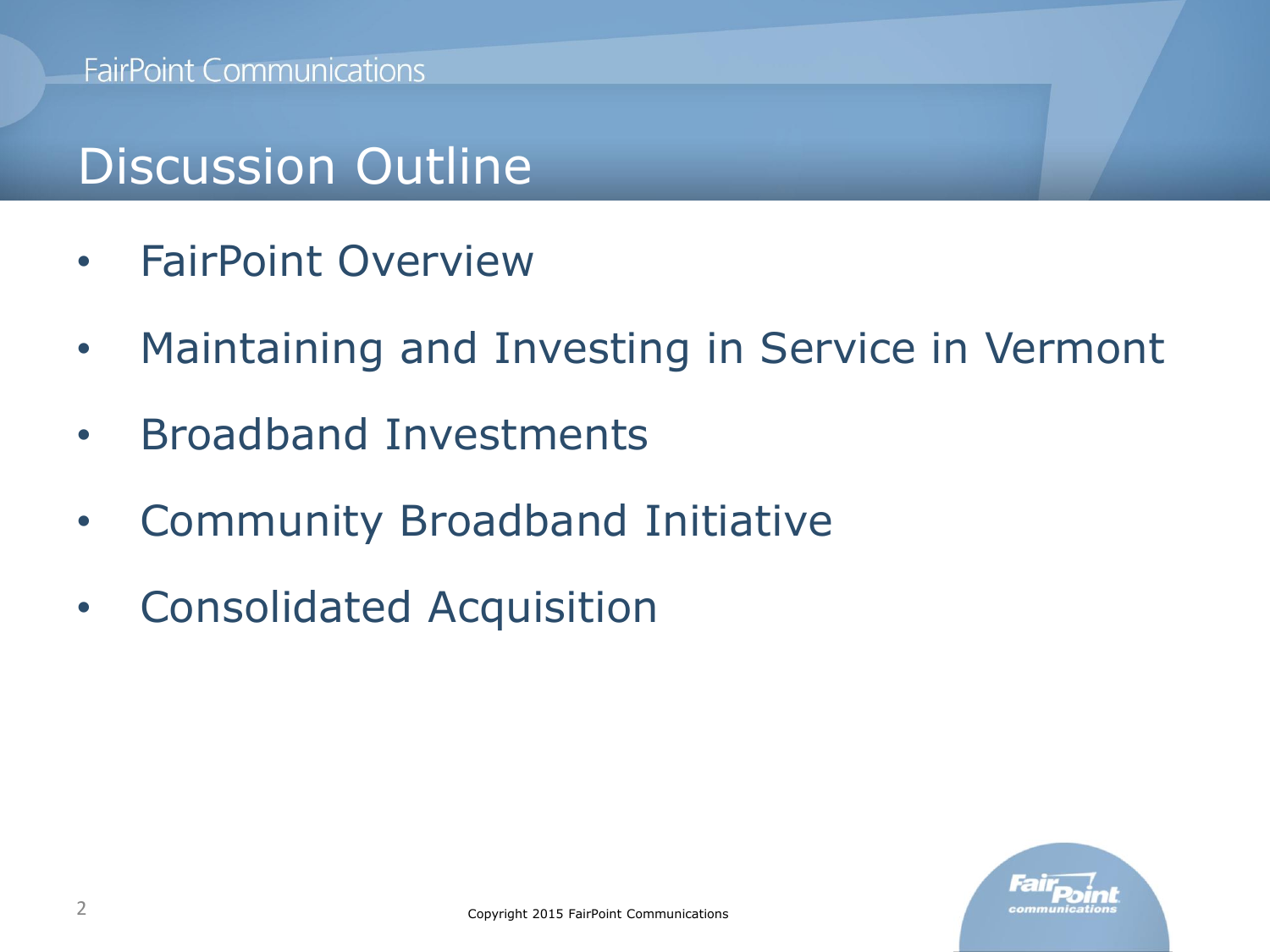# FairPoint Communications<br> **Company Snapshot**

#### **Overview**

#### Operates in 17 states

21,000+ fiber route mile network including over 17,000 fiber route miles in northern New England

#### **Northern New England (NNE)**:

- Incumbent wireline provider with extensive "enterprise class" network and scale in three contiguous states of Maine, New Hampshire and Vermont
- Over 1,900 Fiber-to-the-tower (FTTT) Ethernet backhaul connections
- Direct fiber connections to nearly 3,000 buildings
- Relatively low market share of both residential and business customers
- $\cdot$  ~90% broadband availability

#### 350 Central Offices

#### Network

- 400G DWDM ROADM
- 10G/1G EPS aggregation rings to all 350 offices
- IP/MPLS core

#### Network Operations Center

• 24/7/365 network operations and data services center

#### Data Center Capabilities

- On-net enterprise data services facility in New Hampshire
- Bundled product with CES
- Over \$900 million invested in infrastructure and technology since 2008
	- Unlevered Free Cash Flow (UFCF) means Adjusted EBITDA minus the sum of pension contributions, OPEB payments and capital expenditures. Unlevered Free Cash Flow is a non-GAAP financial measure. A reconciliation of Net Income EBITDA and Unlevered Free Cash Flow can be found in the appendix of this presentation. In addition, to assist in the evaluation of the Company's operating performance without the impact of the work stoppage, we estimated t vehicle and other related expenses using historical data for the work stoppage period that we believe would have been incurred absent the work stoppage ("Estimated Avoided Costs"). Estimated Avoided Costs have been subtrac 2015 UFCF results ommunications

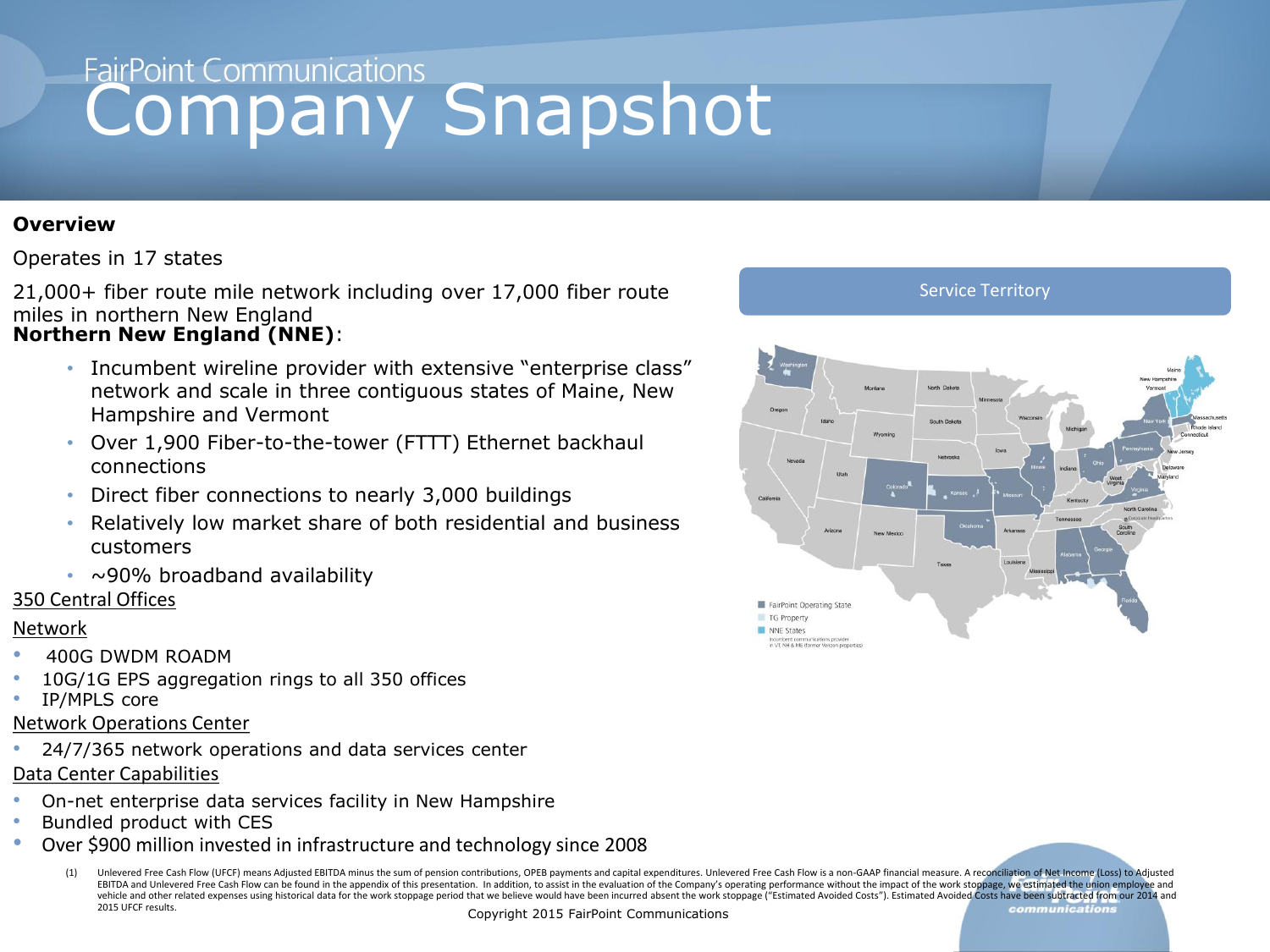# Recent Broadband Expansion – Vermont

- In 2016, FairPoint completed projects to upgrade or add 123 remote terminal locations increasing service speeds and service availability to 79 towns.
- FairPoint currently has 74 new and upgrade projects in the pipeline that will complete in 2017.
- In 2016, FairPoint launched Bonded DSL and has completed over 220 upgrades to central offices and remote terminals in Vermont enabling higher speeds up to 25 Mbps download. This Bonded DSL service utilizes 2 separate pairs of copper wires and electronics to bond two DSL signals into one higher speed service.
- These broadband expansion projects were funded by a combination of direct investment by FairPoint, Connect America Fund II (CAFII) and VT Connectivity Grants.
- FairPoint has increased communication related to the completion of broadband, sending out press releases and e-mail notifications on a County/Town and street level to State and Local officials and Community Broadband Committees.

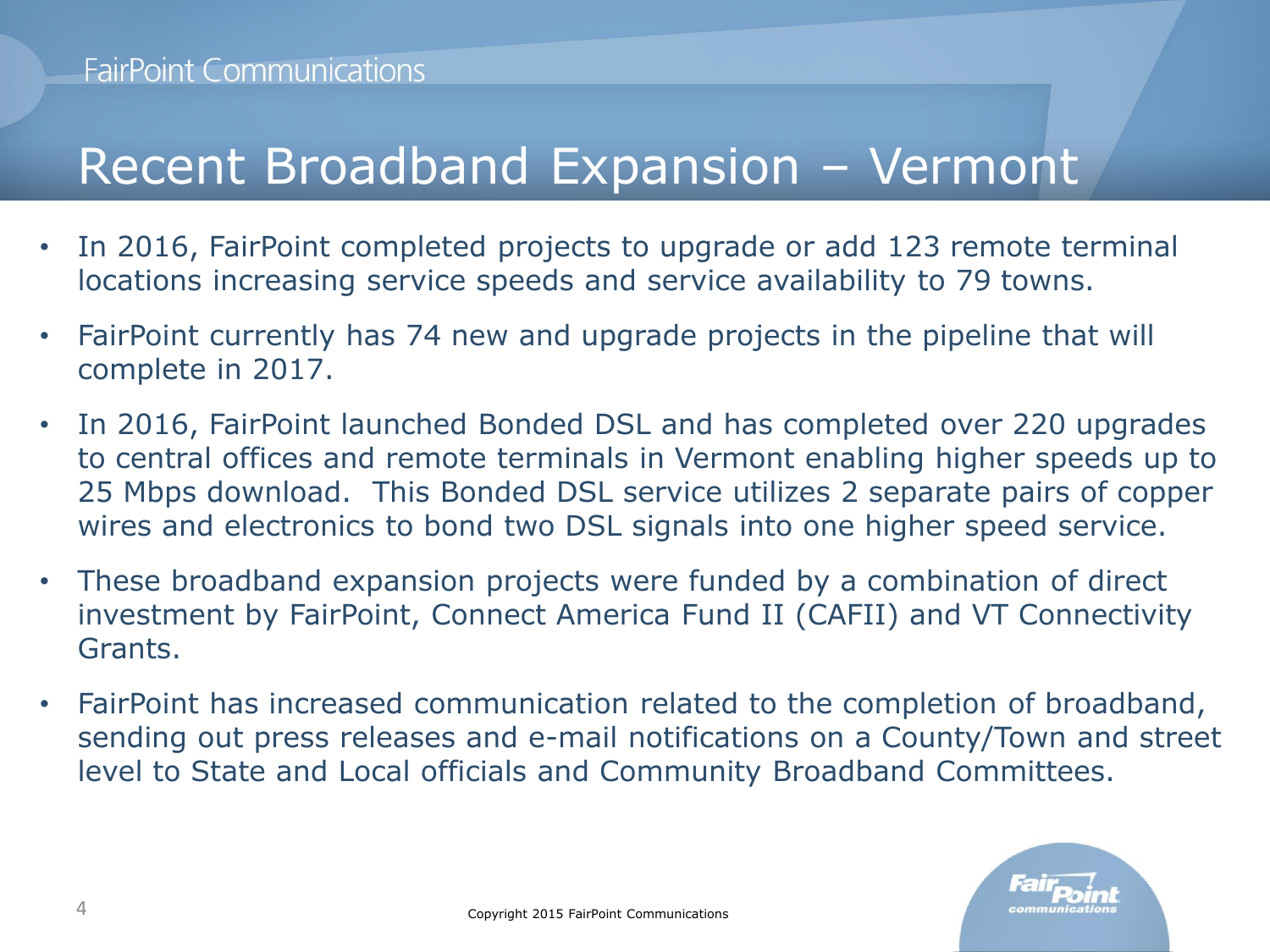# Community Broadband Program

### **FairPoint has worked with many municipalities, community, county, and regional economic development groups**

- Interests and outcomes vary, but the message is consistent: It is important to work in a collaborative manner
	- Clarifying the Objective
	- Knowing What Assets & Facilities Exist
	- Exploring Funding Sources
	- Exploring Partner Options
- Additional recommendations and tips
	- A comprehensive approach addressing both residential and business
	- Finding the right solution
		- Goals vs. Needs
		- Not a "one size fits all" approach
	- Don't duplicate existing facilities
	- Avoid becoming a service provider
	- Build a collaborative planning relationship

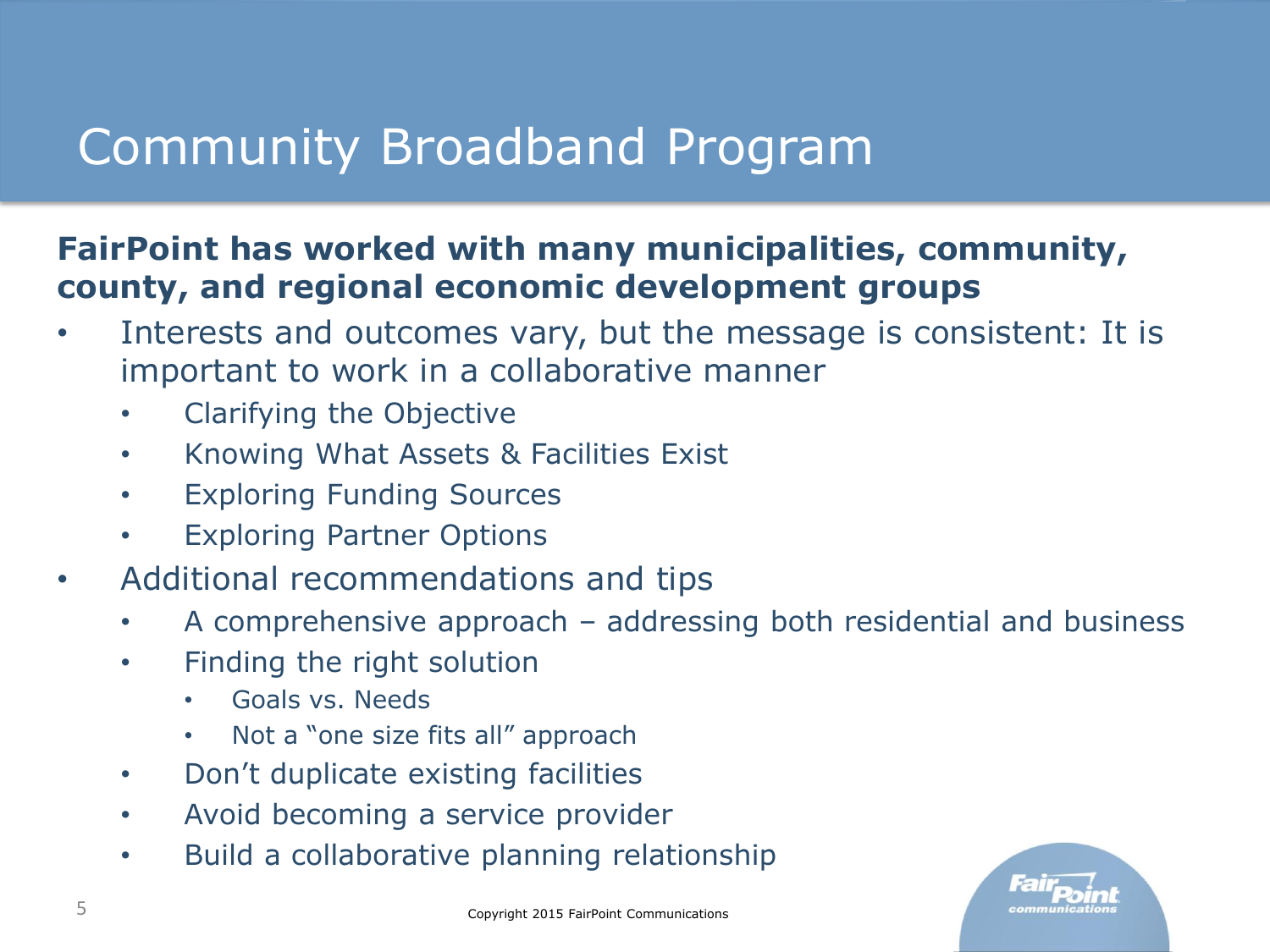# Many technology options depending on need, location & budget

### • **DSL**, **ADSL2+ Bonded**, up to 25M

- **Asymmetrical**
- Second connection for only \$7.99\*
- Internet only

### • **VDSL (Fiber to the Curb)**, up to 50M

- **Asymmetrical**
- Internet only

### **FAST (Fiber to the Home)**, up to 1G

- Shared facilities GPON
- Symmetrical and Asymmetrical options
- Internet only

### **Carrier Ethernet over Fiber**, up to 10G

- **Symmetrical**
- Dedicated
- Private IP Point to Point or Wide Area Network
- Internet
- SLA<sub>S</sub>

"With the continued evolution of technology, we can create customized plans to expand broadband access and bandwidth to towns by Leveraging both new and existing assets and delivering highspeed services to the most households and businesses in each area."

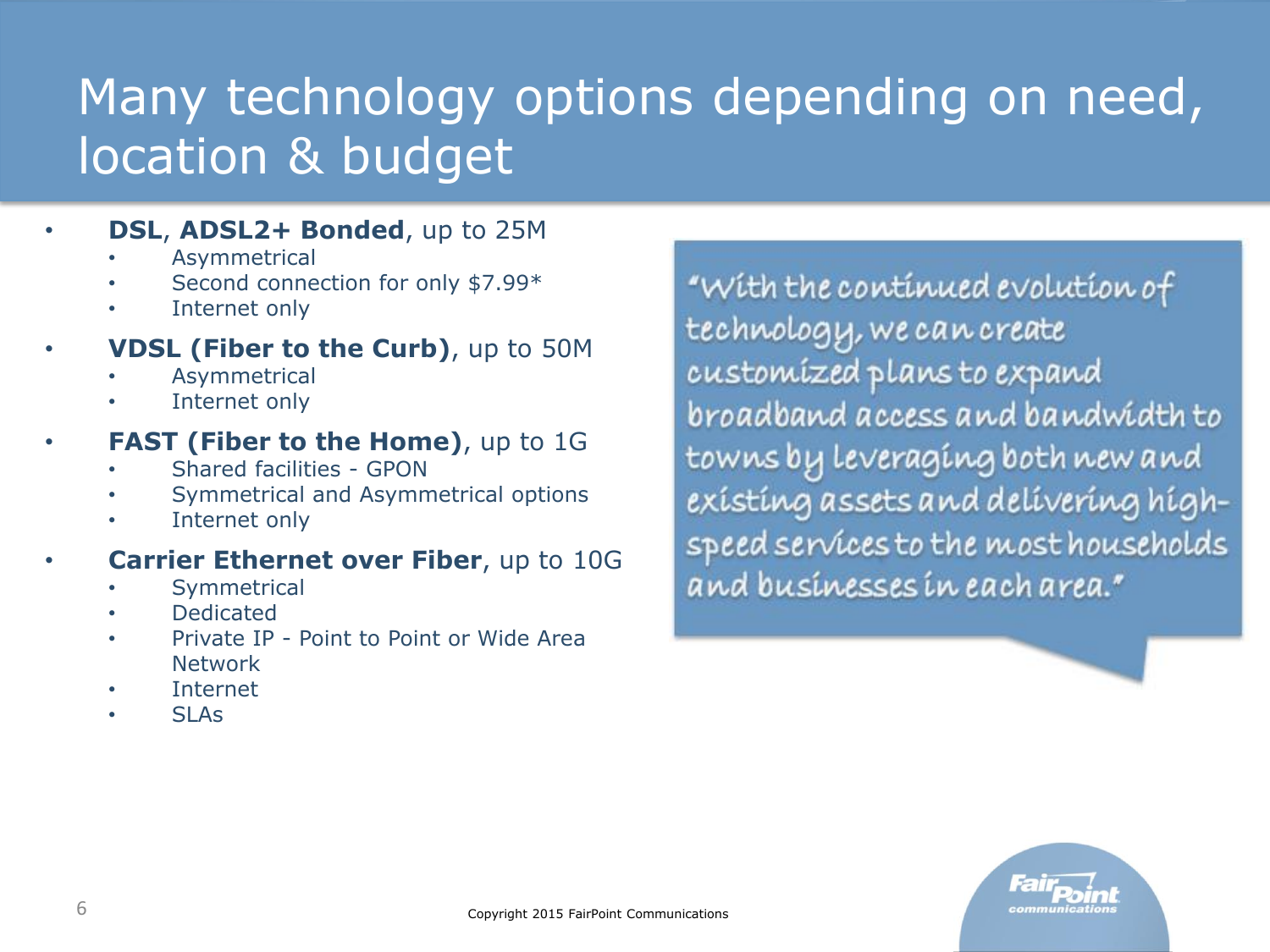# New Federal Program – CAF II

- Connect America Fund Phase II (CAF II) requires companies accepting funding over six years to provide broadband to high-cost unserved & underserved locations within census blocks
- Replaces Federal High Cost Support for telephone
- CAF II requires:
	- Broadband internet with speeds of 10/1 Mbps
	- Specific latency, usage, and reporting requirements
	- Pricing that is reasonably comparable to pricing in urban areas
- FairPoint is designing, engineering and developing an implementation plan to connect approximately 105,000 locations in rural, high-cost areas across 14 states
- Bringing broadband to these high-cost locations is no small task